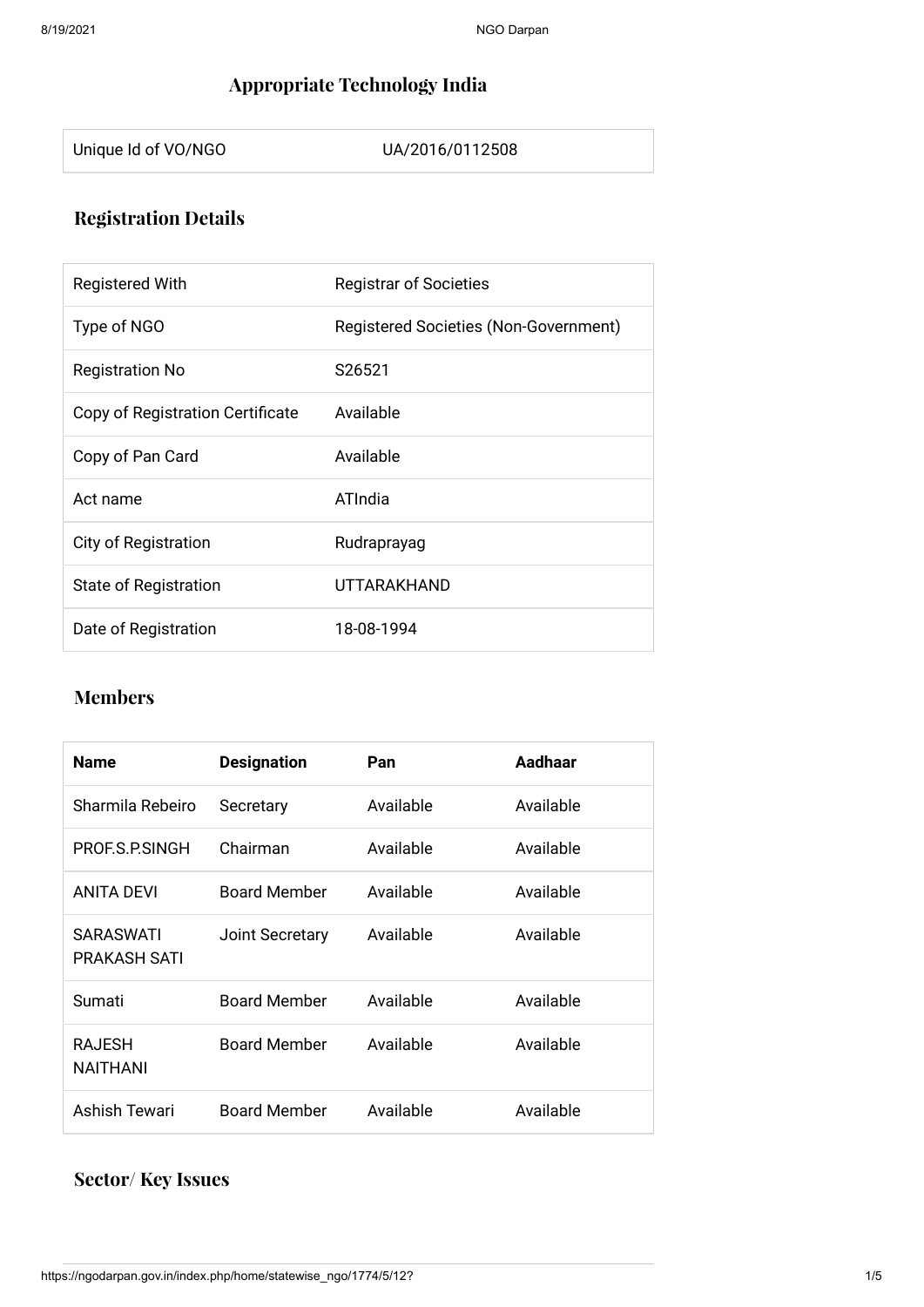8/19/2021 MGO Darpan

| Key Issues                       | Agriculture              |
|----------------------------------|--------------------------|
| <b>Operational Area-States</b>   | UTTARAKHAND              |
| <b>Operational Area-District</b> | UTTARAKHAND->Rudraprayag |

## **FCRA details**

| <b>FCRA</b><br><b>Available</b> | <b>FCRA Registration no.</b> |
|---------------------------------|------------------------------|
| Available                       | 231650996                    |

## **Details of Achievements**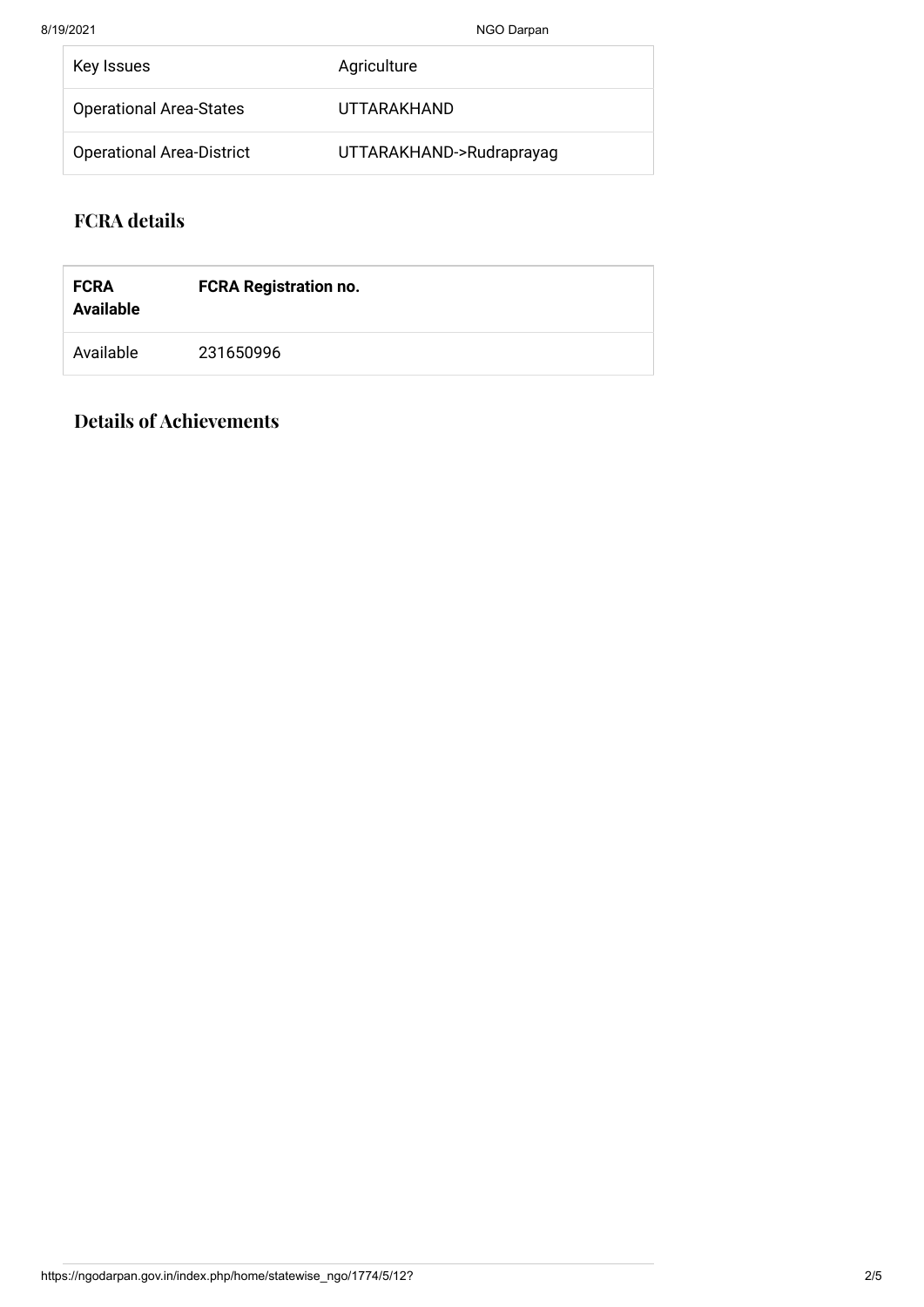Promotion of 2119 SHGs with a membership of more than 16000 poor women. Reaching 18323 households of 827 remotest mountain villages of 5 districts of Uttarakhand with sustainable livelihood programs. Facilitating the first community owned micro-finance institution called Ushamath Mahila Mahasangh Ltd (UMM) to serve the financial needs most needy and underprivileged segment of community in remote hill villages of Himalayan mountain state Uâ€™khand. Organizing 23 Farmers Producer Organizations (FPOs) / Livelihood Collectives (LCs) and building their capacity to act as an institution of small and disadvantaged farmers to resolve the issues in production and marketing collectively. Securing the first organic certification for 3861 beekeepers and moving the subsistence level barter honey production to business level; currently being traded by DNPPCL-the producers company under the brand  $\hat{\mathbf{a}} \in \mathbf{C}$  DevBhumi $\hat{\mathbf{a}} \in \mathbb{N}$  as organic certified honey. The certification is being extended to honey producers in collaboration with Uttarakhand Organic Certification Agency (USOCA) Creation of the state of art production and processing facilities in sericulture sector such as 206 silk worm rearing houses, 2 Grainage houses, 1 Chawaki rearing houses, 120 decentralized silk yarn spinning facilities, 1 mulberry silk reeling units, 8 handloom weaving centers and 1 dyeing center. The chain involves over 1000 households in terms of silk based livelihood who now earns in the range of Rs. 3000-15000 across the silk value chains. Moving the subsistence based dairy to commercially viable activities with 6395 poor mountain women. The sector generate a revenue of Rs. 1564 lakh per annum. Developing more than 150 Business Development Services (BDS) in 5 mountain districts in dairy sector by building skills / capacity of rural youths to extend inputs and out services on commercial basis. Initiating decentralized spices processing facilities at 4 different locations in Uttarakhand to assist and develop skills among more than 5206 organic spices producers to fully act in organic spices value chain. The decentralized processing facilities help producers to reduce transport cost and ensure quality production of spices. Creation of forest of economically and ecologically significant plant species such as Quercus serrrata (Oak), Bamboo, local fodder species and mulberry etc. on 860 hectare land in Uttarakhand. Finding utilization aspects of an invasive weeds called Eupatorium. The weeds is tenacious and is a direct threat to the environment as it destroy the forest and agriculture land. AT India has been converting this weeds in to natural dye in participation of local community.

#### **Source of Funds**

#### **No Source Fund found for this NGO**

#### **Contact Details**

| Address | Appropriate Technology India Head Office - Mandir Marg<br>Guptakashi, Post - Guptakashi, District - Rudraprayag<br>Uttarakhand PIN - 246439 |
|---------|---------------------------------------------------------------------------------------------------------------------------------------------|
| City    | Rudraprayag                                                                                                                                 |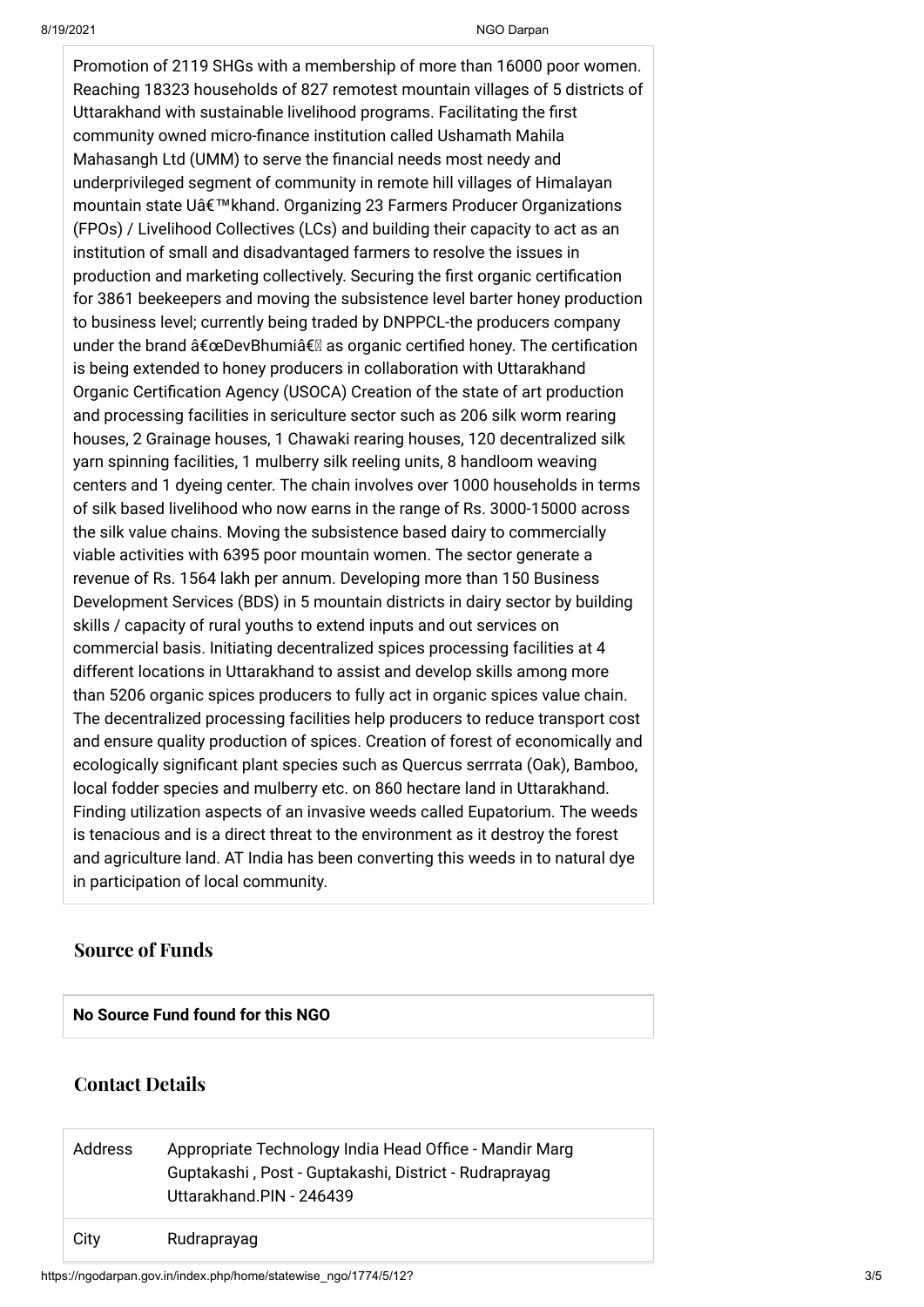| <b>State</b>   | <b>UTTARAKHAND</b>                              |
|----------------|-------------------------------------------------|
|                | Telephone 01364-287355                          |
|                | Mobile No 8006407501                            |
| Website<br>Url | http://www.atindia.org (http://www.atindia.org) |
| E-mail         | admin(at)atindia[dot]org                        |